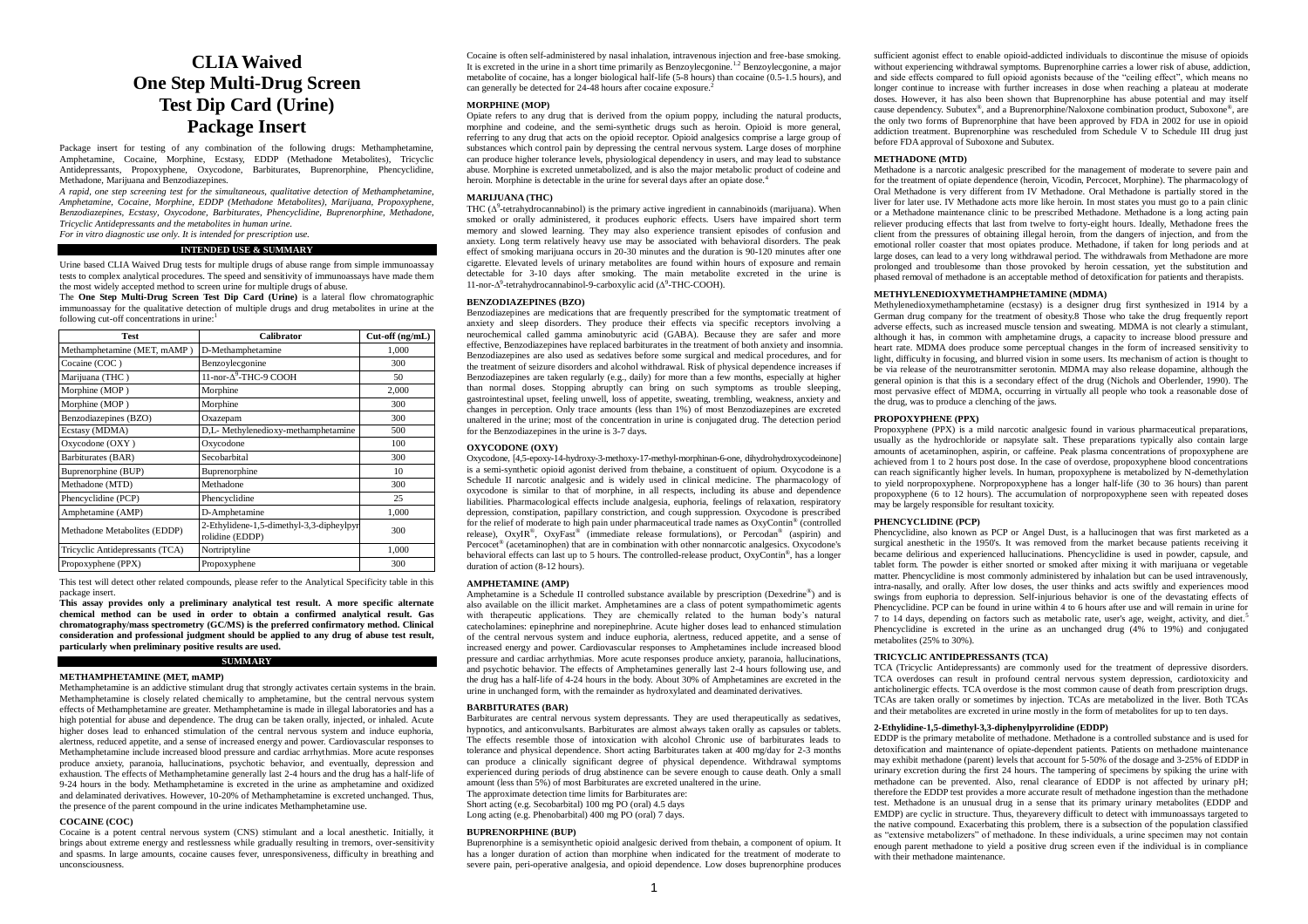# **ADULTERANT TESTS (SPECIMEN VALIDITY TESTS) SUMMARY**

The Adulterant Test Strip contains chemically treated reagent pads. Observation of the color change on the strip compared to the color chart provides a semi-quantitative screen for Oxidants, Specific Gravity, pH, Creatinine, Nitrite and Glutaraldehyde in human urine which can help to assess the integrity of the urine specimen.

Adulteration is the tampering of a urine specimen with the intention of altering the test results. The use of adulterants in the urine specimen can cause false negative results by either interfering with the test and/or destroying the drugs present in the urine. Dilution may also be used to produce false negative drug test results. To determine certain urinary characteristics such as specific gravity and pH, and to detect the presence of oxidants, Nitrite, Glutaraldehyde and Creatinine in urine are considered to be the best ways to test for adulteration or dilution.

• **Oxidants (OXI)**: Tests for the presence of oxidizing agents such as bleach and peroxide in the urine.

• **Specific Gravity (SG)**: Tests for sample dilution. Normal levels for specific gravity will range from 1.003 to 1.030. Specific gravity levels of less than 1.003 or higher than 1.030 may be an indication of adulteration or specimen dilution.

- **pH**: tests for the presence of acidic or alkaline adulterants in urine. Normal pH levels should be in the range of 4.0 to 9.0. Values below pH 4.0 or above pH 9.0 may indicate the sample has been altered.
- **Nitrite (NIT)**: Tests for commercial adulterants such as Klear and Whizzies. Normal urine specimens should contain no trace of nitrite. Positive results for nitrite usually indicate the presence of an adulterant.
- **Glutaraldehyde (GLUT):** Tests for the presence of an aldehyde. Glutaraldehyde is not normally found in a urine specimen. Detection of glutaraldehyde in a specimen is generally an indicator of adulteration.
- **Creatinine (CREA):** Creatinine is one way to check for dilution and flushing, which are the most common mechanisms used in an attempt to circumvent drug testing. Low creatinine may indicate dilute urine.

# **PRINCIPLE**

The **One Step Multi-Drug Screen Test Dip Card (Urine)** is an immunoassay based on the principle of competitive binding. Drugs which may be present in the urine specimen compete against their respective drug conjugate for binding sites on their specific antibody.

During testing, a urine specimen migrates upward by capillary action. A drug, if present in the urine specimen below its cut-off concentration, will not saturate the binding sites of its specific antibody coated on the particles. The antibody coated particles will then be captured by the immobilized drug conjugate and a visible colored line will show up in the test line region of the specific drug strip. The colored line will not form in the test line region if the drug level is above its cut-off concentration because it will saturate all the binding sites of the antibody coated on the particles. A drug-positive urine specimen will not generate a colored line in the specific test line region of the strip because of drug competition, while a drug-negative urine specimen or a specimen containing a drug concentration less than the cut-off will generate a line in the test line region. To serve as a procedural control, a colored line will always appear at the control line region indicating that proper volume of specimen has been added and membrane wicking has occurred.

### **REAGENTS**

Each test line in the test panel contains mouse monoclonal antibody-coupled particles and corresponding drug-protein conjugates. A goat antibody is employed in each control line.

# **ADULTERANT TESTS (SPECIMEN VALIDITY TEST) REAGENTS**

| <b>Adulteration Pad</b> | <b>Reactive Indicator</b> | <b>Buffers and Non-reactive</b><br><b>Ingredients</b> |
|-------------------------|---------------------------|-------------------------------------------------------|
| Oxidants (OXI)          | 0.30%                     | 99.70%                                                |
| Specific Gravity (SG)   | 0.21%                     | 99.79%                                                |
| pΗ                      | 0.06%                     | 99.94%                                                |
| Nitrite (NIT)           | 0.06%                     | 99.94%                                                |
| Glutaraldehyde (GLUT)   | 0.02%                     | 99.98%                                                |
| Creatinine (CREA)       | 0.03%                     | 99.97%                                                |

# **PRECAUTIONS**

For medical and other professional *in vitro* diagnostic use only.

Do not use after the expiration date.

The Test Dip Card should remain in the sealed pouch until use.

All specimens should be considered potentially hazardous and handled in the same manner as an infectious agent.

The used Test Dip Card should be discarded according to local regulations.

#### **STORAGE AND STABILITY**

Store as packaged in the sealed pouch either at room temperature or refrigerated (2-30 $\degree$ C). The Test Dip Card is stable through the expiration date printed on the sealed pouch. The Test Dip Card must remain in the sealed pouch until use. Keep away from direct sunlight, moisture and heat. **DO NOT FREEZE.** Do not use beyond the expiration date.

# **SPECIMEN COLLECTION AND PREPARATION**

### *WHEN TO COLLECT URINE FOR THE TEST?*

The minimum detection time is 2-7 hours, so you may collect urine samples 2-7 hours after suspected drug use.

#### *HOW TO COLLECT URINE?*

1. Urinate directly into the urine cup.

2. Open the Labeled Vial and carefully pour the urine specimens from the urine cup into the Labeled Vial.Fill the vial to about two thirds (2/3) full and tightly close the cap. This Labeled Vial urine sample is for shipping to the laboratory for confirmation testing. Make sure that the number on the Labeled Vial matches your personal Identification Number. 3. The residual urine sample in the urine cup is for your self-testing.

# **Specimen Storage**

Urine specimens may be stored at  $2-8$ °C for up to 48 hours prior to testing. For prolonged storage, specimens may be frozen and stored below -20°C. Frozen specimens should be thawed and mixed well before testing.

# **MATERIALS**

# **Materials Provided**

• Test Dip Card • Desiccant • Package insert

• Color Chart Card for Adulterant Interpretation (when applicable)

# **Materials Required But Not Provided**

• Timer • Urine cup

#### **DIRECTIONS FOR USE**

Allow the test dip card to come to room temperature [15-30℃ (59-86℉)] prior to test.

- 1) Remove the test dip card from the foil pouch.
- 2) Remove the cap from the test dip card. Label the dip card with patient or control identifications. 3) Immerse the absorbent tip into the urine sample for 10-15 seconds. Urine sample should not touch the plastic dip card.
- 4) Replace the cap over the absorbent tip and lay the dip card flatly on a non-absorptive clean surface.
- 5) Read results at 5 minutes.

### **DO NOT INTERPRET RESULT AFTER 5 MINUTES.**



# **INTERPRETATION OF RESULTS**

(Please refer to the illustration above)

**NEGATIVE**:\* Two lines appear. One red line should be in the control region (C), and another apparent red or pink line adjacent should be in the test region (Drug/T). This negative result indicates that the drug concentration is below the detectable level.

**\*NOTE**: The shade of red in the test line region (Drug/T) will vary, but it should be considered negative whenever there is even a faint pink line.

**POSITIVE**: One red line appears in the control region (C). No line appears in the test region (Drug/T). This positive result indicates that the drug concentration is above the detectable level. **INVALID**: Control line fails to appear. Insufficient specimen volume or incorrect procedural techniques are the most likely reasons for control line failure. Review the procedure and repeat the test using a new test panel. If the problem persists, discontinue using the lot immediately and contact your manufacturer.

**Note**: There is no meaning attributed to line color intensity or width.

A preliminary positive test result does not always mean a person took illegal drugs and a negative test result does not always mean a person did not take illegal drugs. There are a number of factors that influence the reliability of drug tests. Certain drugs of abuse tests are more accurate than others. **IMPORTANT**: The result you obtained is called preliminary for a reason. The sample can be tested by laboratory in order to determine if a drug of abuse is actually present.

#### *What Is A False Positive Test?*

The definition of a false positive test would be an instance where a substance is identified incorrectly by One Step Multi-Drug Screen Urine Test. The most common causes of a false positive test are cross reactants. Certain foods and medicines, diet plan drugs and nutritional supplements may cause a false positive test result with this product.

#### *What Is A False Negative Test?*

#### **QUALITY CONTROL**

A procedural control is included in the test. A colored line appearing in the control line region (C) is considered an internal procedural control. It confirms sufficient specimen volume, adequate membrane wicking and correct procedural technique.

Control standards are not supplied with this kit. However, it is recommended that positive and negative controls be tested as good laboratory practice to confirm the test procedure and to verify proper test performance. Please contact our Technical Support at 1-866-982-3818 for controls that work with the device.

#### **LIMITATIONS**

- 1. The One Step Multi-Drug Screen Test Dip Card (Urine) provides only a qualitative, preliminary analytical result. A secondary analytical method must be used to obtain a confirmed result. Gas chromatography/mass spectrometry (GC/MS) is the preferred confirmatory method.
- 2. There is a possibility that technical or procedural errors, as well as other interfering substances in the urine specimen may cause erroneous results.
- 3. Adulterants, such as bleach and/or alum, in urine specimens may produce erroneous results regardless of the analytical method used. If adulteration is suspected, the test should be repeated with another urine specimen.
- 4. A positive result does not indicate level or intoxication, administration route or concentration in urine.
- 5. A negative result may not necessarily indicate drug-free urine. Negative results can be obtained when drug is present but below the cut-off level of the test.
- The test does not distinguish between drugs of abuse and certain medications.
- A positive result might be obtained from certain foods or food supplements.

#### **QUESTIONS AND ANSWERS**

1. What does the Drug of Abuse Urine Test do?

- These tests indicate if one or more prescription or illegal drugs are present in urine. The testing is done in two steps. First, you do a quick instant test. Second, if the test suggests that drugs may be present, you may need to send the sample to a laboratory for additional testing.
- 2. What is "cut-off level"?

The cut-off level is the specified concentration of a drug in a urine sample. Above that concentration the test is called positive, and below that concentration it is called negative. 3. What are drugs of abuse?

- Drugs of abuse are illegal or prescription medicines (for example, Oxycodone or Valium) that are taken for a non-medical purpose, including taking the medication for longer than your doctor prescribed it for or for a purpose other than what the doctor prescribed it for.
- 4. How accurate is the test?

The tests are sensitive to the presence of drugs in urine sample. These tests are not as accurate as lab tests. In some cases, certain foods and drugs may cause false positives as well as false negatives for those who use drug-testing kits..

- 5. Does a preliminary positive screen test mean that you have found a drug of abuse?
- This means that the test has reacted with something in the sample and the sample must be sent to the lab for a more accurate test at either parties discretion.
- 6. What should I do, if the lab test confirms a positive result?

If you have received a confirmed positive result, please consult with our staff on a proper course of action. We will help you identify counselors who can help you. It is important that you remain calm and do not react in a negative way to the situation. If you do not believe the test result, please consult with your physician. They will have your background medical history and be able to provide you with detailed information on both the test and the meaning of the result.

### **MAILING A URINE SAMPLE TO THE LABORATORY FOR CONFIRMATION TESTING**

Ensure that the Labeled Vial is about two third (2/3) full and that the cap is tightly closed.

- 1. Check the label identifying the drug that was a preliminary positive result.
- 2. Be sure to write your Cell Phone Number on the mailing box that the laboratory can send you the message with the confirmed results along with the Personal Identification Number.
- 3. Place the Labeled Vial in the plastic bag and seal the plastic bag. 4. Place the sealed plastic bag in the mailing box. Close the mailing box and secure it with packing

tape. The mailing address for the laboratory is already on the mailing box. *Please note that the mailing box isn't pre-paid. You must attach the proper postage to have a carrier service deliver it.* 5. Place the mailing box in any US Postal Service Office.

# **ASSISTANCE**

If you have any question regarding to the use of this product, please call our Technical Support Number 1-866-982-3818 (9:00 a.m. to 5 p.m. CDT).

# **PERFORMANCE CHARACTERISTICS Accuracy**

80 clinical urine specimens were analyzed by GC-MS and by the **One Step Multi-Drug Screen Test Dip Card (Urine)**. Each test was performed by three operators. Samples were divided by concentration into five categories: drug-free, less than half the cutoff, near cutoff negative, near cutoff positive, and high positive. Results were as follows: **Methamphetamine (MET1,000, mAMP )**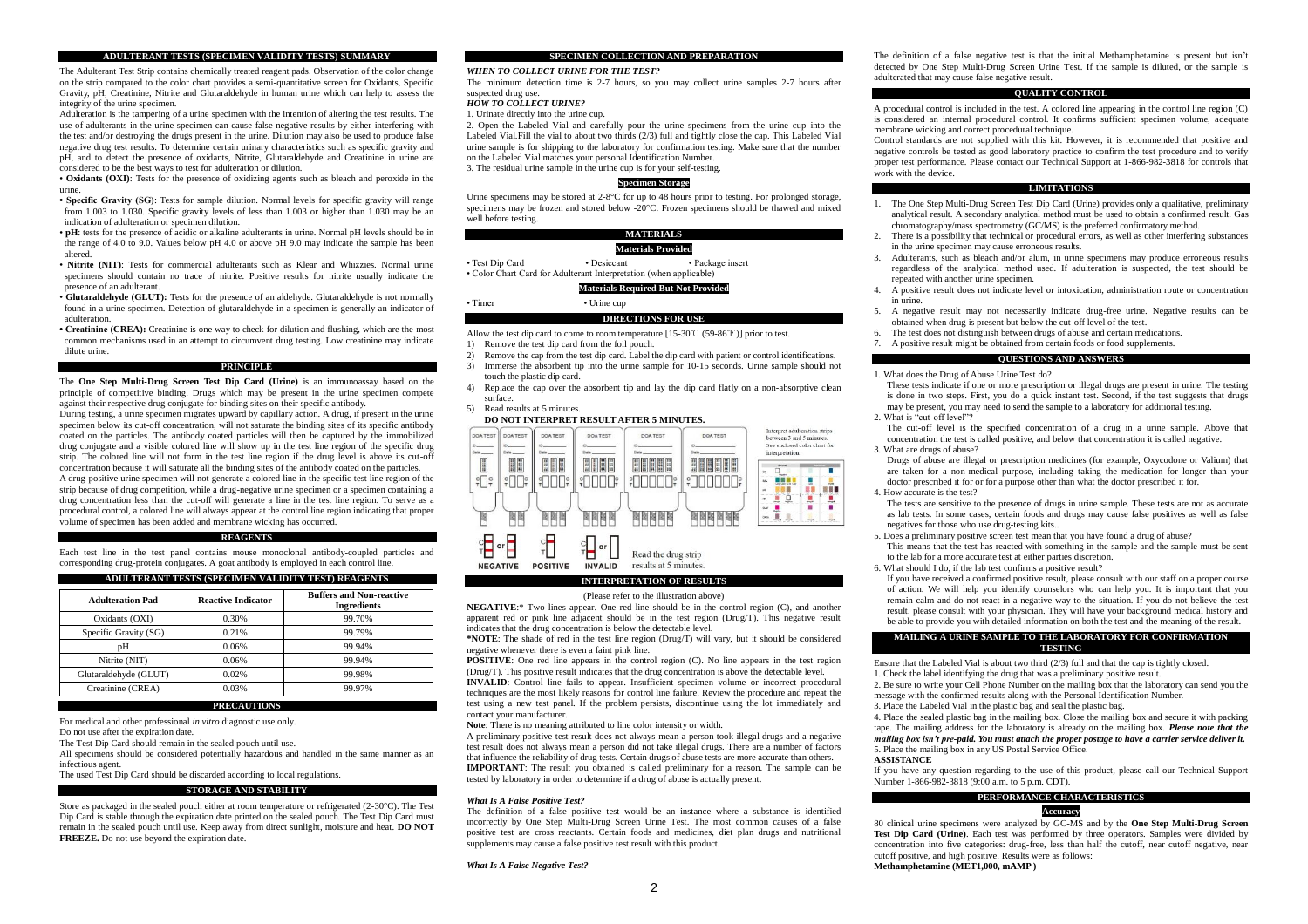| <b>Test</b> |          | Drug-<br>free | Low Negative<br>(Less than half<br>the cutoff<br>concentration) | Near Cutoff<br>Negative<br>(Between 50%)<br>below the cutoff<br>and the cutoff<br>concentration) | Near Cutoff<br>Positive<br>(Between the<br>cutoff and 50%<br>above the cutoff<br>concentration) | <b>High Positive</b><br>(greater than<br>50% above the<br>cutoff<br>concentration) |
|-------------|----------|---------------|-----------------------------------------------------------------|--------------------------------------------------------------------------------------------------|-------------------------------------------------------------------------------------------------|------------------------------------------------------------------------------------|
| Operator    | Positive | $\Omega$      | 0                                                               |                                                                                                  | 11                                                                                              | 27                                                                                 |
| А           | Negative | 10            | 19                                                              | 15                                                                                               | 2                                                                                               |                                                                                    |
| Operator    | Positive | $\Omega$      | 0                                                               |                                                                                                  | 11                                                                                              | 27                                                                                 |
| В           | Negative | 10            | 19                                                              | 15                                                                                               | $\overline{c}$                                                                                  |                                                                                    |
| Operator    | Positive | $\Omega$      | 0                                                               |                                                                                                  | 11                                                                                              | 27                                                                                 |
|             | Negative | 10            | 19                                                              | 15                                                                                               | $\overline{c}$                                                                                  |                                                                                    |

% agreement among positives is 94.4% % agreement among negatives is 100%

# **Cocaine (COC300)**

|          | Test     | Drug-<br>free | Low Negative<br>(Less than half<br>the cutoff<br>concentration) | Near Cutoff<br>Negative<br>Between 50%<br>below the cutoff<br>and the cutoff<br>concentration) | Near Cutoff<br>Positive<br>(Between the<br>cutoff and 50%<br>above the cutoff<br>concentration) | <b>High Positive</b><br>(greater than<br>50% above the<br>cutoff<br>concentration) |
|----------|----------|---------------|-----------------------------------------------------------------|------------------------------------------------------------------------------------------------|-------------------------------------------------------------------------------------------------|------------------------------------------------------------------------------------|
| Operator | Positive | 0             |                                                                 |                                                                                                | 15                                                                                              | 24                                                                                 |
| А        | Negative | 10            | 17                                                              | 13                                                                                             |                                                                                                 |                                                                                    |
| Operator | Positive | $\Omega$      |                                                                 |                                                                                                | 14                                                                                              | 24                                                                                 |
| в        | Negative | 10            | 17                                                              | 13                                                                                             |                                                                                                 |                                                                                    |
| Operator | Positive | 0             |                                                                 |                                                                                                | 14                                                                                              | 24                                                                                 |
|          | Negative | 10            |                                                                 | 13                                                                                             |                                                                                                 |                                                                                    |

% agreement among positives is 87.5%

% agreement among negatives is 100%

### **Morphine (MOP300)**

|                                    | <b>Test</b> | Drug-<br>free | Low Negative<br>Less than half<br>the cutoff<br>concentration) | Near Cutoff<br>Negative<br>(Between 50%)<br>below the cutoff<br>and the cutoff<br>concentration) | Near Cutoff<br>Positive<br>(Between the<br>cutoff and 50%<br>above the cutoff<br>concentration) | <b>High Positive</b><br>(greater than<br>50% above the<br>cutoff<br>concentration) |
|------------------------------------|-------------|---------------|----------------------------------------------------------------|--------------------------------------------------------------------------------------------------|-------------------------------------------------------------------------------------------------|------------------------------------------------------------------------------------|
| Operator                           | Positive    | $\Omega$      |                                                                |                                                                                                  | 13                                                                                              | 25                                                                                 |
| А                                  | Negative    | 10            | 15                                                             | 15                                                                                               |                                                                                                 |                                                                                    |
| Operator                           | Positive    | $\Omega$      |                                                                |                                                                                                  | 14                                                                                              | 25                                                                                 |
| В                                  | Negative    | 10            | 15                                                             | 15                                                                                               |                                                                                                 |                                                                                    |
| Operator                           | Positive    | $\Omega$      |                                                                | 0                                                                                                | 14                                                                                              | 25                                                                                 |
|                                    | Negative    | 10            | 15                                                             | 15                                                                                               |                                                                                                 |                                                                                    |
| % agreement among positives is 90% |             |               |                                                                |                                                                                                  |                                                                                                 |                                                                                    |

% agreement among positives is 90% % agreement among negatives is 100%

# **Morphine (MOP2000)**

| Test     |          | Drug-<br>free | Low Negative<br>Less than half<br>the cutoff<br>concentration) | Near Cutoff<br>Negative<br>Between 50%<br>below the cutoff<br>and the cutoff<br>concentration) | Near Cutoff<br>Positive<br>(Between the<br>cutoff and 50%<br>above the cutoff<br>concentration) | <b>High Positive</b><br>(greater than<br>50% above the<br>cutoff<br>concentration) |
|----------|----------|---------------|----------------------------------------------------------------|------------------------------------------------------------------------------------------------|-------------------------------------------------------------------------------------------------|------------------------------------------------------------------------------------|
| Operator | Positive | $\Omega$      |                                                                |                                                                                                | 13                                                                                              | 23                                                                                 |
| A        | Negative | 10            | 16                                                             | 14                                                                                             |                                                                                                 |                                                                                    |
| Operator | Positive | $\Omega$      |                                                                |                                                                                                | 12                                                                                              | 23                                                                                 |
| в        | Negative | 10            | 16                                                             | 14                                                                                             |                                                                                                 | 0                                                                                  |
| Operator | Positive | $\Omega$      |                                                                | 0                                                                                              | 12                                                                                              | 23                                                                                 |
|          | Negative | 10            | 16                                                             | 14                                                                                             |                                                                                                 |                                                                                    |

% agreement among positives is 88%

% agreement among negatives is 100%

# **Benzodiazepines (BZO)**

|          | Test     | free | Low Negative<br>Drug- (Less than half<br>the cutoff<br>concentration) | Near Cutoff<br>Negative<br>(Between 50%)<br>below the cutoff<br>and the cutoff<br>concentration) | Near Cutoff<br>Positive<br>(Between the<br>cutoff and 50%<br>above the cutoff<br>concentration) | <b>High Positive</b><br>(greater than<br>50% above the<br>cutoff<br>concentration) |
|----------|----------|------|-----------------------------------------------------------------------|--------------------------------------------------------------------------------------------------|-------------------------------------------------------------------------------------------------|------------------------------------------------------------------------------------|
| Operator | Positive | 0    |                                                                       |                                                                                                  |                                                                                                 |                                                                                    |

|          | Negative                             | 10 | ،o |  |  |
|----------|--------------------------------------|----|----|--|--|
| Operator | Positive                             |    |    |  |  |
|          | Negative                             | 10 | ιo |  |  |
| Operator | Positive                             |    |    |  |  |
|          | Negative                             | 10 | ın |  |  |
|          | % agreement among positives is 91.7% |    |    |  |  |

% agreement among negatives is 100%

### **Marijuana (THC)**

| Test     |                                      | Drug-<br>free | Low Negative<br>(Less than half<br>the cutoff<br>concentration) | Near Cutoff<br>Negative<br>(Between 50%)<br>below the cutoff<br>and the cutoff<br>concentration) | Near Cutoff<br>Positive<br>(Between the<br>cutoff and 50%<br>above the cutoff<br>concentration) | <b>High Positive</b><br>(greater than<br>50% above the<br>cutoff<br>concentration) |
|----------|--------------------------------------|---------------|-----------------------------------------------------------------|--------------------------------------------------------------------------------------------------|-------------------------------------------------------------------------------------------------|------------------------------------------------------------------------------------|
| Operator | Positive                             | 0             |                                                                 |                                                                                                  | 13                                                                                              | 26                                                                                 |
| А        | Negative                             | 10            | 16                                                              | 16                                                                                               |                                                                                                 |                                                                                    |
| Operator | Positive                             | 0             |                                                                 | $^{()}$                                                                                          | 12                                                                                              | 26                                                                                 |
| B        | Negative                             | 10            | 16                                                              | 16                                                                                               | $\overline{c}$                                                                                  |                                                                                    |
| Operator | Positive                             | $\Omega$      | 0                                                               | $\Omega$                                                                                         | 12                                                                                              | 26                                                                                 |
|          | Negative                             | 10            | 16                                                              | 16                                                                                               | $\overline{c}$                                                                                  |                                                                                    |
|          | % agreement among positives is 95.8% |               |                                                                 |                                                                                                  |                                                                                                 |                                                                                    |

% agreement among negatives is 100%

# **Phencyclidine (PCP)**

| Test     |                                      | Drug-<br>free | Low Negative<br>(Less than half<br>the cutoff<br>concentration) | Near Cutoff<br>Negative<br>(Between 50%)<br>below the cutoff<br>and the cutoff<br>concentration) | Near Cutoff<br>Positive<br>(Between the<br>cutoff and 50%<br>above the cutoff<br>concentration) | <b>High Positive</b><br>(greater than<br>50% above the<br>cutoff<br>concentration) |
|----------|--------------------------------------|---------------|-----------------------------------------------------------------|--------------------------------------------------------------------------------------------------|-------------------------------------------------------------------------------------------------|------------------------------------------------------------------------------------|
| Operator | Positive                             | 0             | $^{(1)}$                                                        |                                                                                                  | 13                                                                                              | 24                                                                                 |
| А        | Negative                             | 10            | 15                                                              | 15                                                                                               |                                                                                                 |                                                                                    |
| Operator | Positive                             | $\Omega$      | 0                                                               | 0                                                                                                | 13                                                                                              | 24                                                                                 |
| B        | Negative                             | 10            | 15                                                              | 15                                                                                               |                                                                                                 |                                                                                    |
| Operator | Positive                             | $\Omega$      |                                                                 | 0                                                                                                | 12                                                                                              | 24                                                                                 |
|          | Negative                             | 10            | 15                                                              | 15                                                                                               |                                                                                                 |                                                                                    |
|          | % agreement among positives is 91.7% |               |                                                                 |                                                                                                  |                                                                                                 |                                                                                    |

% agreement among positives is 91.7% % agreement among negatives is 100%

# **Ecstasy ( MDMA)**

| Test     |          | Drug-<br>free | Low Negative<br>(Less than half<br>the cutoff<br>concentration) | Near Cutoff<br>Negative<br>(Between 50%)<br>below the cutoff<br>and the cutoff<br>concentration) | Near Cutoff<br>Positive<br>(Between the<br>cutoff and 50%<br>above the cutoff<br>concentration) | <b>High Positive</b><br>(greater than<br>50% above the<br>cutoff<br>concentration) |
|----------|----------|---------------|-----------------------------------------------------------------|--------------------------------------------------------------------------------------------------|-------------------------------------------------------------------------------------------------|------------------------------------------------------------------------------------|
| Operator | Positive |               |                                                                 |                                                                                                  | 14                                                                                              | 24                                                                                 |
| A        | Negative | 10            | 15                                                              | 15                                                                                               |                                                                                                 |                                                                                    |
| Operator | Positive |               |                                                                 |                                                                                                  | 15                                                                                              | 24                                                                                 |
| В        | Negative | 10            | 15                                                              | 15                                                                                               |                                                                                                 |                                                                                    |
| Operator | Positive | $\Omega$      | 0                                                               | 0                                                                                                | 13                                                                                              | 24                                                                                 |
|          | Negative | 10            | 15                                                              | 15                                                                                               |                                                                                                 |                                                                                    |

% agreement among positives is 95%

% agreement among negatives is 100%

# **Oxycodone (OXY)**

| Test     |          | Drug-<br>free | Low Negative<br>(Less than half<br>the cutoff<br>concentration) | Near Cutoff<br>Negative<br>(Between 50%)<br>below the cutoff<br>and the cutoff<br>concentration) | Near Cutoff<br>Positive<br>(Between the<br>cutoff and 50%<br>above the cutoff<br>concentration) | <b>High Positive</b><br>(greater than<br>50% above the<br>cutoff<br>concentration) |
|----------|----------|---------------|-----------------------------------------------------------------|--------------------------------------------------------------------------------------------------|-------------------------------------------------------------------------------------------------|------------------------------------------------------------------------------------|
| Operator | Positive |               |                                                                 |                                                                                                  | 13                                                                                              | 24                                                                                 |
| A        | Negative | 10            | 15                                                              | 15                                                                                               | 3                                                                                               | 0                                                                                  |
| Operator | Positive | 0             | $\Omega$                                                        | $\Omega$                                                                                         | 14                                                                                              | 24                                                                                 |
| В        | Negative | 10            | 15                                                              | 15                                                                                               | 2                                                                                               | 0                                                                                  |
| Operator | Positive | $\Omega$      | $^{(1)}$                                                        | 0                                                                                                | 13                                                                                              | 24                                                                                 |
|          | Negative | 10            | 15                                                              | 15                                                                                               | 3                                                                                               | $\Omega$                                                                           |

# % agreement among negatives is 100%

#### **Amphetamine (AMP1,000)**

| <b>Test</b> |                                    | Drug-<br>free | Low Negative<br>(Less than half<br>the cutoff<br>concentration) | Near Cutoff<br>Negative<br>Between 50%<br>below the cutoff<br>and the cutoff<br>concentration) | Near Cutoff<br>Positive<br>(Between the<br>cutoff and 50%<br>above the cutoff<br>concentration) | <b>High Positive</b><br>(greater than<br>50% above the<br>cutoff<br>concentration) |
|-------------|------------------------------------|---------------|-----------------------------------------------------------------|------------------------------------------------------------------------------------------------|-------------------------------------------------------------------------------------------------|------------------------------------------------------------------------------------|
| Operator    | Positive                           | $\Omega$      |                                                                 |                                                                                                | 15                                                                                              | 23                                                                                 |
| А           | Negative                           | 10            | 16                                                              | 14                                                                                             | $\overline{c}$                                                                                  | 0                                                                                  |
| Operator    | Positive                           | $\Omega$      | $\Omega$                                                        |                                                                                                | 13                                                                                              | 23                                                                                 |
| B           | Negative                           | 10            | 16                                                              | 14                                                                                             |                                                                                                 | 0                                                                                  |
| Operator    | Positive                           | $\Omega$      | $\Omega$                                                        | O                                                                                              | 13                                                                                              | 23                                                                                 |
| C           | Negative                           | 10            | 16                                                              | 14                                                                                             |                                                                                                 | $\Omega$                                                                           |
|             | % agreement among positives is 92% |               |                                                                 |                                                                                                |                                                                                                 |                                                                                    |

% agreement among negatives is 100%

### **Barbiturates (BAR)**

|          | <b>Test</b>                                                                      | Drug-<br>free | Low Negative<br>(Less than half<br>the cutoff<br>concentration) | Near Cutoff<br>Negative<br>(Between 50%)<br>below the cutoff<br>and the cutoff<br>concentration) | Near Cutoff<br>Positive<br>(Between the<br>cutoff and 50%<br>above the cutoff<br>concentration) | <b>High Positive</b><br>(greater than<br>50% above the<br>cutoff<br>concentration) |
|----------|----------------------------------------------------------------------------------|---------------|-----------------------------------------------------------------|--------------------------------------------------------------------------------------------------|-------------------------------------------------------------------------------------------------|------------------------------------------------------------------------------------|
| Operator | Positive                                                                         | $\Omega$      |                                                                 | 13                                                                                               | 24                                                                                              |                                                                                    |
| А        | 10<br>Negative<br>15<br>15<br>Positive<br>$\Omega$<br>15<br>10<br>15<br>Negative |               | 0                                                               |                                                                                                  |                                                                                                 |                                                                                    |
| Operator |                                                                                  |               |                                                                 |                                                                                                  | 13                                                                                              | 24                                                                                 |
| B        |                                                                                  |               |                                                                 |                                                                                                  |                                                                                                 |                                                                                    |
| Operator | Positive                                                                         | $\Omega$      |                                                                 |                                                                                                  | 14                                                                                              | 24                                                                                 |
|          | Negative                                                                         | 10            | 15                                                              | 15                                                                                               | ↑                                                                                               |                                                                                    |

% agreement among positives is 93.3% % agreement among negatives is 100%

#### **Buprenorphine (BUP)**

|          | <b>Test</b>                          | Drug-<br>free | Low Negative<br>(Less than half<br>the cutoff<br>concentration) | Near Cutoff<br>Negative<br>(Between 50%<br>below the cutoff<br>and the cutoff<br>concentration) | Near Cutoff<br>Positive<br>(Between the<br>cutoff and 50%<br>above the cutoff<br>concentration) | <b>High Positive</b><br>(greater than<br>50% above the<br>cutoff<br>concentration) |
|----------|--------------------------------------|---------------|-----------------------------------------------------------------|-------------------------------------------------------------------------------------------------|-------------------------------------------------------------------------------------------------|------------------------------------------------------------------------------------|
| Operator | Positive                             | $\Omega$      |                                                                 |                                                                                                 | 13                                                                                              | 24                                                                                 |
| А        | Negative                             | 10            | 15                                                              | 15                                                                                              | 3                                                                                               | $\Omega$                                                                           |
| Operator | Positive                             | $\Omega$      |                                                                 | 0                                                                                               | 14                                                                                              | 24                                                                                 |
| B        | Negative                             | 10            | 15                                                              | 15                                                                                              | $\overline{c}$                                                                                  | $\Omega$                                                                           |
| Operator | Positive                             | $\Omega$      | $\Omega$                                                        | 0                                                                                               | 13                                                                                              | 24                                                                                 |
| C        | Negative                             | 10            | 15                                                              | 15                                                                                              | 3                                                                                               | $\Omega$                                                                           |
|          | % agreement among positives is 93.3% |               |                                                                 |                                                                                                 |                                                                                                 |                                                                                    |

% agreement among negatives is 100%

# **Methadone (MTD)**

| Test<br>Positive<br>Operator |          | Drug-<br>free | Low Negative<br>(Less than half<br>the cutoff<br>concentration) | Near Cutoff<br>Negative<br>(Between 50%)<br>below the cutoff<br>and the cutoff<br>concentration) | Near Cutoff<br>Positive<br>(Between the<br>cutoff and 50%<br>above the cutoff<br>concentration) | <b>High Positive</b><br>(greater than<br>50% above the<br>cutoff<br>concentration) |
|------------------------------|----------|---------------|-----------------------------------------------------------------|--------------------------------------------------------------------------------------------------|-------------------------------------------------------------------------------------------------|------------------------------------------------------------------------------------|
|                              |          |               |                                                                 |                                                                                                  | 14                                                                                              | 24                                                                                 |
| А                            | Negative | 10            | 15                                                              | 15                                                                                               |                                                                                                 |                                                                                    |
| Operator                     | Positive |               | 0                                                               |                                                                                                  | 14                                                                                              | 24                                                                                 |
| в                            | Negative | 10            | 15                                                              | 15                                                                                               |                                                                                                 |                                                                                    |
| Operator                     | Positive |               |                                                                 |                                                                                                  | 14                                                                                              | 24                                                                                 |
|                              | Negative | 10            | 15                                                              | 15                                                                                               | 2                                                                                               |                                                                                    |

% agreement among positives is 95%

% agreement among negatives is 100%

# % agreement among positives is 93.3%

# **EDDP (Methadone Metabolites)**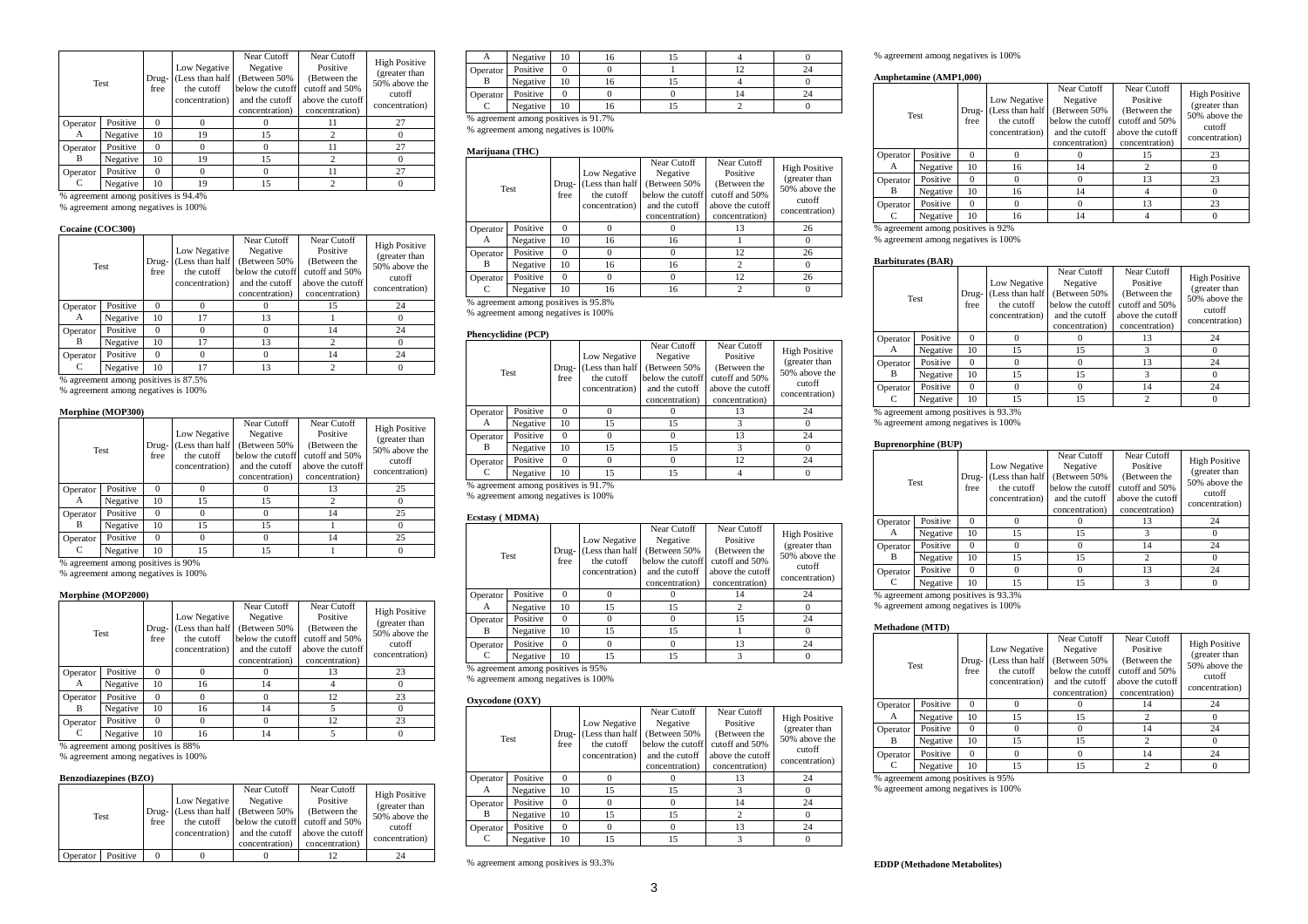| <b>Test</b> |          | Drug-<br>free | Low Negative<br>(Less than half<br>the cutoff<br>concentration) | Near Cutoff<br>Negative<br>(Between 50%)<br>below the cutoff<br>and the cutoff<br>concentration) | Near Cutoff<br>Positive<br>(Between the<br>cutoff and 50%<br>above the cutoff<br>concentration) | <b>High Positive</b><br>(greater than<br>50% above the<br>cutoff<br>concentration) |
|-------------|----------|---------------|-----------------------------------------------------------------|--------------------------------------------------------------------------------------------------|-------------------------------------------------------------------------------------------------|------------------------------------------------------------------------------------|
| Operator    | Positive | $\Omega$      | $\Omega$                                                        |                                                                                                  | 14                                                                                              | 24                                                                                 |
| A           | Negative | 10            | 15                                                              | 15                                                                                               | 2                                                                                               |                                                                                    |
| Operator    | Positive | $\Omega$      | $\Omega$                                                        |                                                                                                  | 13                                                                                              | 24                                                                                 |
| В           | Negative | 10            | 15                                                              | 15                                                                                               | 3                                                                                               |                                                                                    |
| Operator    | Positive | $\Omega$      | $\Omega$                                                        |                                                                                                  | 14                                                                                              | 24                                                                                 |
| C           | Negative | 10            | 15                                                              | 15                                                                                               | 2                                                                                               |                                                                                    |

% agreement among positives is 94.2% % agreement among negatives is 100%

# **Propoxyphene (PPX)**

|          | Test     | Drug-<br>free | Low Negative<br>(Less than half<br>the cutoff<br>concentration) | Near Cutoff<br>Negative<br>(Between 50%<br>below the cutoff<br>and the cutoff<br>concentration) | Near Cutoff<br>Positive<br>(Between the<br>cutoff and 50%<br>above the cutoff<br>concentration) | <b>High Positive</b><br>(greater than<br>50% above the<br>cutoff<br>concentration) |
|----------|----------|---------------|-----------------------------------------------------------------|-------------------------------------------------------------------------------------------------|-------------------------------------------------------------------------------------------------|------------------------------------------------------------------------------------|
| Operator | Positive | $\Omega$      | 0                                                               |                                                                                                 | 14                                                                                              | 24                                                                                 |
| А        | Negative | 10            | 15                                                              | 15                                                                                              |                                                                                                 |                                                                                    |
| Operator | Positive | $\Omega$      | 0                                                               |                                                                                                 | 14                                                                                              | 24                                                                                 |
| В        | Negative | 10            | 15                                                              | 15                                                                                              |                                                                                                 |                                                                                    |
| Operator | Positive | $\Omega$      |                                                                 |                                                                                                 | 14                                                                                              | 24                                                                                 |
|          | Negative | 10            | 15                                                              | 15                                                                                              |                                                                                                 |                                                                                    |

% agreement among positives is 95% % agreement among negatives is 100%

# **Tricyclic Antidepressants (TCA)**

| Test     |          | Drug-<br>free        | Low Negative<br>the cutoff<br>concentration)                                                | Near Cutoff<br>Negative<br>(Between 50%)<br>below the cutoff<br>and the cutoff<br>concentration) | Near Cutoff<br>Positive<br>(Between the<br>cutoff and 50%<br>above the cutoff<br>concentration) | <b>High Positive</b><br>(greater than<br>50% above the<br>cutoff<br>concentration) |
|----------|----------|----------------------|---------------------------------------------------------------------------------------------|--------------------------------------------------------------------------------------------------|-------------------------------------------------------------------------------------------------|------------------------------------------------------------------------------------|
| Operator | Positive | $\Omega$             |                                                                                             |                                                                                                  | 14                                                                                              | 24                                                                                 |
| A        | Negative | 10                   | Less than half<br>15<br>15<br>24<br>14<br>$^{(1)}$<br>15<br>15<br>24<br>14<br>0<br>15<br>15 |                                                                                                  |                                                                                                 |                                                                                    |
| Operator | Positive | $\Omega$             |                                                                                             |                                                                                                  |                                                                                                 |                                                                                    |
| B        | Negative | 10<br>$\Omega$<br>10 |                                                                                             |                                                                                                  |                                                                                                 |                                                                                    |
| Operator | Positive |                      |                                                                                             |                                                                                                  |                                                                                                 |                                                                                    |
|          | Negative |                      |                                                                                             |                                                                                                  |                                                                                                 |                                                                                    |

% agreement among positives is 95% % agreement among negatives is 100%

**Analytical Sensitivity**

Total 150 samples equally distributed at concentrations of -50% Cut-Off; -25% Cut-Off; Cut-Off; -25% Cut-Off; -425% Cut-Off were tested using three different lost of each dip card by three distributed different operators. the dip card is verified.

# **Analytical Specificity**

The following table lists compounds that are positively detected in urine by the **One Step Multi-Drug Screen Test Dip Card (Urine)** at 5 minutes.

| Drug                                                  | Concentration<br>(ng/ml) | % Cross-Reactivity |
|-------------------------------------------------------|--------------------------|--------------------|
| <b>METHAMPHETAMINE (mAMP)</b>                         |                          |                    |
| D-Methamphetamine                                     | 1,000                    | 100%               |
| (+/-) 3,4-Methylenedioxy-n-ethylamphetamine<br>(MDEA) | 20,000                   | 5%                 |
| Procaine (Novocaine)                                  | 60,000                   | 1.7%               |
| Trimethobenzamide                                     | 20,000                   | 5%                 |
| Methamphetamine                                       | 1.000                    | 100%               |
| Ranitidine (Zantac)                                   | 50,000                   | 2%                 |
| $(+/-)$ 3,4-Methylenedioxymethamphetamine<br>(MDMA)   | 2.500                    | 40%                |
| Chloroquine                                           | 50,000                   | 2%                 |

| Drug                                            | Concentration<br>(ng/ml) | % Cross-Reactivity |
|-------------------------------------------------|--------------------------|--------------------|
| Ephedrine                                       | 100,000                  | 1%                 |
| Fenfluramine                                    | 50,000                   | 2%                 |
| p-Hydroxymethamphetamine                        | 10,000                   | 10%                |
|                                                 |                          |                    |
| <b>COCAINE (COC)</b>                            |                          |                    |
| Benzoylecogonine                                | 300                      | 100%               |
| Cocaethylene                                    | 300                      | 100%               |
| CocaineHCl                                      | 300                      | 100%               |
| <b>MARIJUANA (THC)</b>                          |                          |                    |
| Delta-9-Tetrahydrocannabinol                    | 50,000                   | 0.1%               |
| 11-nor-delta-9-THC-carboxyglucuronide           | 75                       | 67%                |
| (-)-11-nor-9-carboxy-delta9-THC                 | 75                       | 67%                |
| 11-Nor-Δ <sup>9</sup> -Tetrahydrocannabinol     | 50                       | 100%               |
| 11-Hydroxy-Δ <sup>9</sup> -Tetrahydrocannabinol | 5,000                    | 1%                 |
| 11-Nor-Δ <sup>8</sup> -Tetrahydrocannabinol     | 50                       | 100%               |
| $\Delta^8$ -THC-COOH                            | 50,000                   | 0.1%               |
|                                                 |                          |                    |
| <b>MORPHINE (MOP300)</b><br>Morphine            | 300                      | 100%               |
| O6-Acetylmorphine                               | 400                      | 75%                |
| Codeine                                         | 300                      | 100%               |
| EthylMorphine                                   | 100                      | 300%               |
| Heroin                                          | 600                      | 50%                |
| Hydromorphone                                   | 500                      | 60%                |
| Hydrocodone                                     | 50,000                   | 0.6%               |
| Levorphanol                                     | 1,500                    | 20%                |
| Oxycodone                                       | 30,000                   | 1%                 |
| Procaine                                        | 15,000                   | 2%                 |
| Thebaine                                        | 6,240                    | 5%                 |
| <b>MORPHINE (MOP2000)</b>                       |                          |                    |
| Morphine                                        | 2,000                    | 100%               |
| O6-Acetylmorphine                               | 2,500                    | 80%                |
| Codeine                                         | 1,000                    | 50%                |
| EthylMorphine                                   | 250                      | 800%               |
| Heroin                                          | 5,000                    | 40%                |
| Hydromorphone                                   | 2,500                    | 80%                |
| Hydrocodone                                     | 5,000                    | 50%                |
| Oxycodone<br>Thebaine                           | 75,000<br>13,000         | 3%<br>15%          |
|                                                 |                          |                    |
| <b>BENZODIAZEPINES (BZO)</b>                    |                          |                    |
| Alprazolam                                      | 200                      | 150%               |
| Bromazepam                                      | 1,560                    | 19%                |
| Chlordiazepoxide HCL                            | 1,560                    | 19%                |
| Clobazam                                        | 100                      | 300%               |
| Clonazepam                                      | 780                      | 38%                |
| Clorazepate Dipotassium<br>Delorazepam          | 200<br>1,560             | 150%<br>19%        |
| Desalkylflurazepam                              | 400                      | 75%                |
| Diazepam                                        | 200                      | 150%               |
| Estazolam                                       | 2,500                    | 12%                |
| Flunitrazepam                                   | 400                      | 75%                |
| a-Hydroxyalprazolam                             | 1260                     | 24%                |
| $(\pm)$ Lorazepam                               | 1,560                    | 19%                |
| RS-Lorazepam glucuronide                        | 160                      | 188%               |
| Midazolam                                       | 12,500                   | 2%                 |
| Nitrazepam                                      | 100                      | 300%               |
| Norchlordiazepoxide                             | 200                      | 150%               |
| Nordiazepam                                     | 400                      | 75%                |
| Oxazepam                                        | 300                      | 100%               |
| Temazepam                                       | 100                      | 300%               |
| Triazolam                                       | 2,500                    | 12%                |
| <b>OXYCODONE</b> (OXY)                          |                          |                    |
| Oxycodone                                       | 100                      | 100%               |
| Codeine                                         | 50,000                   | 0.2%               |
| Ethyl Oxycodone                                 | 75,000                   | 0.1%               |

| Drug                                      | Concentration<br>(ng/ml) | % Cross-Reactivity |
|-------------------------------------------|--------------------------|--------------------|
| Thebaine                                  | 50,000                   | 0.2%               |
| Naltrexone                                | 50,000                   | 0.2%               |
| Naloxone                                  | 10,000                   | 1%                 |
|                                           |                          |                    |
| <b>BARBITURATES (BAR)</b>                 |                          |                    |
| Secobarbital                              | 300                      | 100%               |
| Amobarbital                               | 300                      | 100%               |
| Alphenal                                  | 750                      | 40%                |
| Aprobarbital                              | 250                      | 120%               |
| Butabarbital                              | 2,500                    | 12%                |
| Butethal                                  | 2,500                    | 12%                |
| <b>Butalbital</b>                         | 2,500                    | 12%                |
| Cyclopentobarbital                        | 500                      | 60%                |
| Pentobarbital<br>Phenobarbital            | 2,500<br>25,000          | 12%<br>1.2%        |
|                                           |                          |                    |
| <b>BUPRENORPHINE (BUP)</b>                |                          |                    |
| Buprenorphine                             | 10                       | 100%               |
| Buprenorphine -3-D-Glucuronide            | 10                       | 100%               |
| Norbuprenorphine                          | 20                       | 50%                |
| Norbuprenorphine-3-D-Glucuronide          | 20                       | 50%                |
|                                           | Negative at              |                    |
| Morphine                                  | 100,000                  | Not detected       |
| Oxymorphone                               | Negative at<br>100,000   | Not detected       |
| Hydromorphone                             | Negative at<br>100,000   | Not detected       |
|                                           |                          |                    |
| <b>METHADONE</b> (MTD)                    |                          |                    |
| Methadone                                 | 300                      | 100%               |
| Doxylamine                                | 5,000                    | 6%                 |
| <b>EDDP</b>                               | Negative at<br>100,000   | Not Detected       |
| <b>EMDP</b>                               | Negative at<br>100,000   | Not Detected       |
| <b>LAAM HCI</b>                           | Negative at<br>100,000   | Not Detected       |
| Alpha Methadol                            | Negative at<br>100,000   | Not Detected       |
|                                           |                          |                    |
| <b>EDDP</b> (Methadone Metabolites)       |                          |                    |
| <b>EDDP</b>                               | 300                      | 100%               |
| Disopyramide                              | 50,000                   | 0.6%               |
| Methadone                                 | >100,000                 | < 1%               |
| <b>EMDP</b>                               | 500                      | 60%                |
|                                           |                          |                    |
| PHENCYCLIDINE (PCP)                       |                          |                    |
| Phencyclidine                             | 25<br>90                 | 100%<br>28%        |
| 4-Hydroxy Phencyclidine                   |                          |                    |
| <b>AMPHETAMINE (AMP)</b>                  |                          |                    |
| D-Amphetamine                             | 1,000                    | 100%               |
| D,L - Amphetamine (Amphetamine Sulfate)   | 1,000                    | 100%               |
| Phentermine                               | 1,250                    | 80%                |
| (+/-)-4-Hydroxyamphetamine HCL            | 600                      | 167%               |
| L-Amphetamine                             | 20,000                   | 5%                 |
| (+/-)-Methylenedioxyamphetamine (MDA)     | 1,500                    | 67%                |
| d-Methamphetamine                         | $>100,000$ ng/mL         | $< 1\%$            |
| 1-Methamphetamine                         | $>100,000$ ng/mL         | $< 1\%$            |
| ephedrine                                 | $>100,000$ ng/mL         | < 1%               |
| 3,4-Methylenedioxyethylamphetamine (MDE)  | $>100,000$ ng/mL         | $<$ 1%             |
| 3,4-methylenedioxy-methamphetamine (MDMA) | $>100,000$ ng/mL         | $<$ 1%             |
| <b>ECSTASY</b> (MDMA)                     |                          |                    |
| D,L-3,4-Methylenedioxymethamphetamine     |                          |                    |
| (MDMA)                                    | 500                      | 100%               |
| 3,4-Methylenedioxyamphetamine HCI (MDA)   | 3,000                    | 17%                |
| 3,4-Methylenedioxyethyla-amphetamine      | 300                      | 167%               |
| (MDEA)                                    |                          |                    |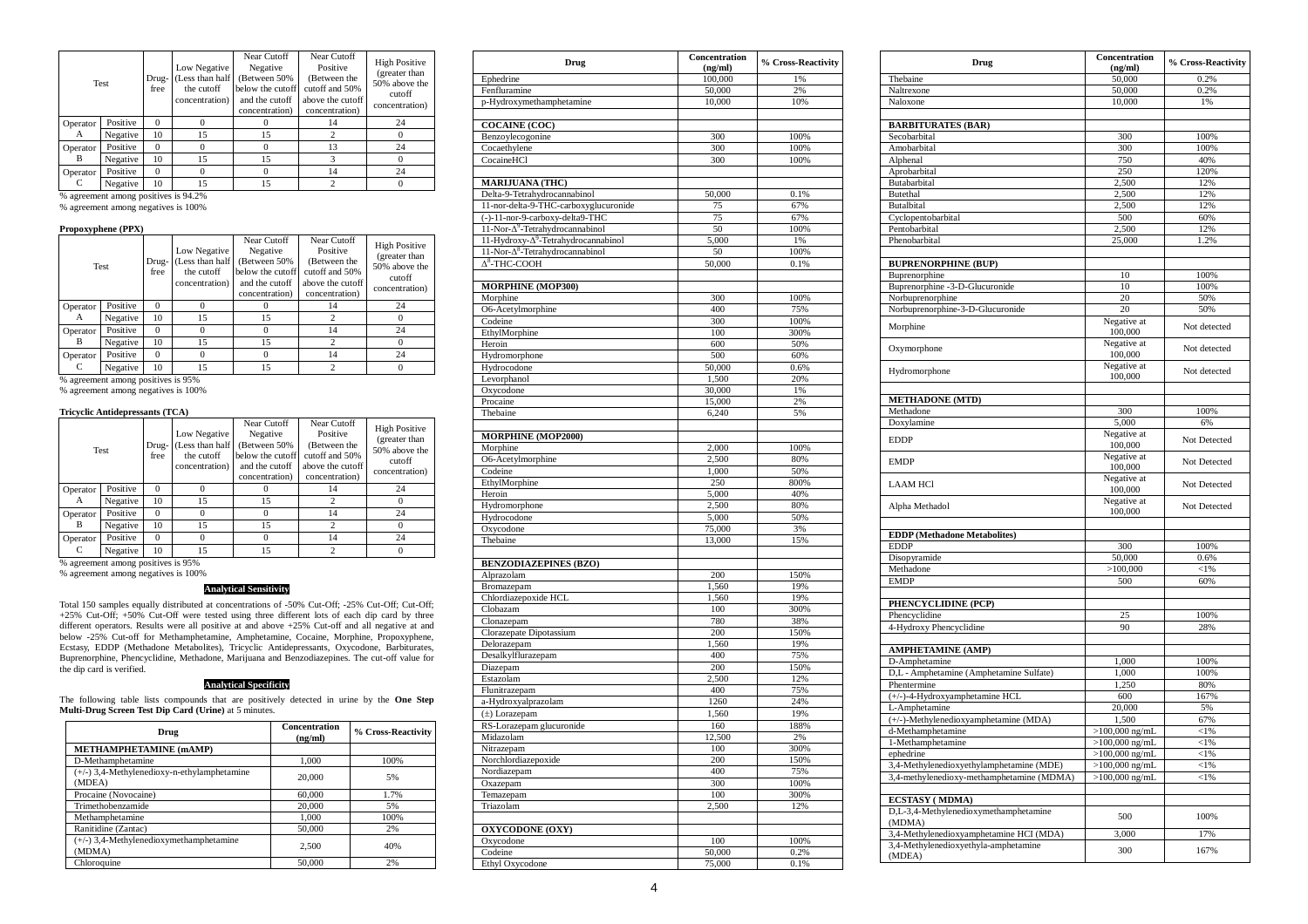| Drug                            | <b>Concentration</b><br>(ng/ml) | % Cross-Reactivity |
|---------------------------------|---------------------------------|--------------------|
| d-methamphetamine               | 2.500                           | 20%                |
| d-amphetamine                   | >100,000                        | Not detected       |
| l-amphetamine                   | >100,000                        | Not detected       |
| l-methamphetamine               | >100,000                        | Not detected       |
| TRICYCLIC ANTIDEPRESSANTS (TCA) |                                 |                    |
| Nortriptyline                   | 1,000                           | 100%               |
| Amitriptyline                   | 1.500                           | 67%                |
| Clomipramine                    | 50,000                          | 2%                 |
| Desipramine                     | 5,000                           | 20%                |
| Doxepine                        | 10,000                          | 10%                |
| Imipramine                      | 10,000                          | 10%                |
| Maprotiline                     | 100,000                         | 1%                 |
| Nordoxepin                      | 10,000                          | 10%                |
| Promazine                       | 50,000                          | 2%                 |
| Promethazine                    | 2.500                           | 40%                |
| Trimipramine                    | 50,000                          | 2%                 |
| Cyclobenzaprine Hydrochloride   | 5,000                           | 20%                |
| Norclomipramine                 | 50,000                          | 2%                 |
| PROPOXYPHENE (PPX)              |                                 |                    |
| Norpropoxyphene                 | 300                             | 100%               |
| Propoxyphene,d-                 | 300                             | 100%               |

# **Precision**

This study is performed 2 runs/day and lasts 25 days for each format with three lots. Three operators who don't know the sample number system participate in the study. Each of the 3 operators tests 2 aliquots at each concentration for each lot per day (2 runs/day). A total of 50 determinations by each operator, at each concentration, were made. The results are given below:

|                                       | Concentration |    | Lot1             |              | Lot <sub>2</sub> |              | Lot3         |                |
|---------------------------------------|---------------|----|------------------|--------------|------------------|--------------|--------------|----------------|
| <b>Drugs</b>                          | (ng/mL)       | n  |                  | $^{+}$       |                  | $+$          |              | $^{+}$         |
|                                       | $\mathbf{0}$  | 50 | 50               | $\Omega$     | 50               | $\Omega$     | 50           | $\theta$       |
|                                       | 250           | 50 | 50               | 0            | 50               | 0            | 50           | 0              |
|                                       | 500           | 50 | 50               | $\mathbf{0}$ | 50               | 0            | 50           | 0              |
|                                       | 750           | 50 | 50               | $\Omega$     | 50               | $\Omega$     | 50           | $\Omega$       |
| Methamphetamine                       | 1,000         | 50 | 24               | 26           | 24               | 26           | 24           | 26             |
|                                       | 1,250         | 50 | $\boldsymbol{0}$ | 50           | $\mathbf{0}$     | 50           | $\mathbf{0}$ | 50             |
|                                       | 1,500         | 50 | $\mathbf{0}$     | 50           | $\mathbf{0}$     | 50           | $\theta$     | 50             |
|                                       | 1,750         | 50 | $\mathbf{0}$     | 50           | $\Omega$         | 50           | $\theta$     | 50             |
|                                       | 2,000         | 50 | $\theta$         | 50           | $\Omega$         | 50           | $\theta$     | 50             |
|                                       | 0             | 50 | 50               | 0            | 50               | 0            | 50           | 0              |
|                                       | 75            | 50 | 50               | $\theta$     | 50               | $\theta$     | 50           | $\theta$       |
|                                       | 150           | 50 | 50               | $\mathbf{0}$ | 50               | 0            | 50           | $\overline{0}$ |
|                                       | 225           | 50 | 50               | $\mathbf{0}$ | 50               | 0            | 50           | 0              |
| Benzovlecogonine                      | 300           | 50 | 20               | 30           | 20               | 30           | 20           | 30             |
|                                       | 375           | 50 | $\mathbf{0}$     | 50           | $\Omega$         | 50           | $\mathbf{0}$ | 50             |
|                                       | 450           | 50 | $\mathbf{0}$     | 50           | $\Omega$         | 50           | $\theta$     | 50             |
|                                       | 525           | 50 | $\overline{0}$   | 50           | $\mathbf{0}$     | 50           | $\theta$     | 50             |
|                                       | 600           | 50 | $\overline{0}$   | 50           | $\mathbf{0}$     | 50           | $\mathbf{0}$ | 50             |
|                                       | $\Omega$      | 50 | 50               | $\mathbf{0}$ | 50               | $\mathbf{0}$ | 50           | $\Omega$       |
|                                       | 75            | 50 | 50               | $\mathbf{0}$ | 50               | $\mathbf{0}$ | 50           | $\overline{0}$ |
|                                       | 150           | 50 | 50               | $\theta$     | 50               | $\Omega$     | 50           | $\theta$       |
|                                       | 225           | 50 | 50               | $\theta$     | 50               | $\theta$     | 50           | $\theta$       |
| <b>Methadone</b>                      | 300           | 50 | 28               | 22           | 24               | 26           | 27           | 23             |
|                                       | 375           | 50 | $\mathbf{0}$     | 50           | $\mathbf{0}$     | 50           | $\theta$     | 50             |
|                                       | 450           | 50 | $\mathbf{0}$     | 50           | $\Omega$         | 50           | $\theta$     | 50             |
|                                       | 525           | 50 | 0                | 50           | 0                | 50           | 0            | 50             |
|                                       | 600           | 50 | $\overline{0}$   | 50           | $\Omega$         | 50           | $\theta$     | 50             |
|                                       | $\mathbf{0}$  | 50 | 50               | $\mathbf{0}$ | 50               | 0            | 50           | 0              |
|                                       | 12.5          | 50 | 50               | $\mathbf{0}$ | 50               | $\mathbf{0}$ | 50           | $\mathbf{0}$   |
|                                       | 25            | 50 | 50               | $\mathbf{0}$ | 50               | $\mathbf{0}$ | 50           | $\mathbf{0}$   |
| 11-nor-A <sup>9</sup> -THC-9-COO<br>н | 37.5          | 50 | 50               | $\mathbf{0}$ | 50               | $\mathbf{0}$ | 50           | $\overline{0}$ |
|                                       | 50            | 50 | 20               | 30           | 20               | 30           | 20           | 30             |
|                                       | 62.5          | 50 | $\Omega$         | 50           | $\Omega$         | 50           | $\theta$     | 50             |
|                                       | 75            | 50 | $\theta$         | 50           | $\mathbf{0}$     | 50           | $\theta$     | 50             |

|                      | Concentration           | $\mathbf n$ | Lot1                   |                  | Lot2                     |                  | Lot3                   |                                          |
|----------------------|-------------------------|-------------|------------------------|------------------|--------------------------|------------------|------------------------|------------------------------------------|
|                      | <b>Drugs</b><br>(ng/mL) |             | $\blacksquare$         | $^{+}$           | $\overline{\phantom{a}}$ | $\ddot{}$        | ۰                      | $\ddot{}$                                |
|                      | 87.5                    | 50          | 0                      | 50               | 0                        | 50               | 0                      | 50                                       |
|                      | 100                     | 50          | $\mathbf{0}$           | 50               | 0                        | 50               | $\overline{0}$         | 50                                       |
|                      | $\bf{0}$                | 50          | 50                     | 50               | 50                       | 50               | 50                     | 50                                       |
|                      | 75                      | 50          | $\overline{0}$         | $\mathbf{0}$     | $\mathbf{0}$             | $\mathbf{0}$     | $\overline{0}$         | $\mathbf{0}$                             |
|                      | 150                     | 50          | 50                     | 50               | 50                       | 50               | 50                     | 50                                       |
|                      | 225                     | 50          | $\mathbf{0}$           | $\boldsymbol{0}$ | $\boldsymbol{0}$         | $\mathbf{0}$     | $\overline{0}$         | $\boldsymbol{0}$                         |
| Oxazepam             | 300                     | 50          | 50                     | 50               | 50                       | 50               | 50                     | 50                                       |
|                      | 375                     | 50          | $\boldsymbol{0}$       | $\boldsymbol{0}$ | $\boldsymbol{0}$         | $\boldsymbol{0}$ | $\boldsymbol{0}$       | $\boldsymbol{0}$                         |
|                      | 450                     | 50          | 50                     | 50               | 50                       | 50               | 50                     | 50                                       |
|                      | 525                     | 50          | 0                      | 0                | 0                        | $\bf{0}$         | 0                      | 0                                        |
|                      | 600                     | 50          | 50                     | 50               | 50                       | 50               | 50                     | 50                                       |
|                      | $\mathbf{0}$            | 50          | 50                     | $\mathbf{0}$     | 50                       | $\mathbf{0}$     | 50                     | $\mathbf{0}$                             |
|                      | 75                      | 50          | 50                     | 0                | 50                       | $\mathbf{0}$     | 50                     | $\boldsymbol{0}$                         |
|                      | 150                     | 50          | 50                     | $\boldsymbol{0}$ | 50                       | $\boldsymbol{0}$ | 50                     | $\boldsymbol{0}$                         |
|                      | 225                     | 50          | 50                     | 0                | 50                       | 0                | 50                     | 0                                        |
| Morphine             | 300                     | 50          | 22                     | 28               | 22                       | 28               | 22                     | 28                                       |
|                      | 375                     | 50          | 0                      | 50               | 0                        | 50               | 0                      | 50                                       |
|                      | 450                     | 50          | 0                      | 50               | 0                        | 50               | $\mathbf{0}$           | 50                                       |
|                      | 525                     | 50          | $\boldsymbol{0}$       | 50               | $\bf{0}$                 | 50               | $\mathbf{0}$           | 50                                       |
|                      | 600                     | 50          | $\mathbf{0}$           | 50               | $\bf{0}$                 | 50               | $\overline{0}$         | 50                                       |
|                      | $\boldsymbol{0}$        | 50          | 50                     | $\mathbf{0}$     | 50                       | $\boldsymbol{0}$ | 50                     | $\mathbf{0}$                             |
|                      | 125                     | 50          | 50                     | $\boldsymbol{0}$ | 50                       | $\mathbf{0}$     | 50                     | $\boldsymbol{0}$                         |
|                      | 250                     | 50          | 50                     | $\mathbf{0}$     | 50                       | $\mathbf{0}$     | 50                     | $\mathbf{0}$                             |
|                      | 375                     | 50          | 50                     | $\boldsymbol{0}$ | 50                       | $\boldsymbol{0}$ | 50                     | $\boldsymbol{0}$                         |
| Ecstasy (MDMA)       | 500                     | 50          | 24                     | 26               | 24                       | 26               | 24                     | 26                                       |
|                      | 625                     | 50          | $\boldsymbol{0}$       | 50               | $\bf{0}$                 | 50               | $\mathbf{0}$           | 50                                       |
|                      | 750                     | 50          | $\mathbf{0}$           | 50               | $\mathbf{0}$             | 50               | $\overline{0}$         | 50                                       |
|                      | 875                     | 50          | $\bf{0}$               | 50               | $\bf{0}$                 | 50               | $\boldsymbol{0}$       | 50                                       |
|                      | 1,000                   | 50          | $\overline{0}$         | 50               | $\overline{0}$           | 50               | $\overline{0}$         | 50                                       |
|                      | $\boldsymbol{0}$        | 50          | 50                     | $\boldsymbol{0}$ | 50                       | $\boldsymbol{0}$ | 50                     | $\boldsymbol{0}$                         |
|                      | 25                      | 50          | 50                     | $\boldsymbol{0}$ | 50                       | $\boldsymbol{0}$ | 50                     | $\boldsymbol{0}$                         |
|                      | 50                      | 50          | 50                     | 0                | 50                       | 0                | 50                     | $\mathbf{0}$                             |
|                      | 75                      | 50          | 50                     | $\boldsymbol{0}$ | 50                       | $\boldsymbol{0}$ | 50                     | $\boldsymbol{0}$                         |
| Oxycodone            | 100                     | 50          | 24                     | 26               | 24                       | 26               | 24                     | 26                                       |
|                      | 125                     | 50          | 0                      | 50               | 0                        | 50               | 0                      | 50                                       |
|                      | 150                     | 50          | $\bf{0}$               | 50               | 0                        | 50               | $\mathbf{0}$           | 50                                       |
|                      | 175                     | 50          | $\mathbf{0}$           | 50               | $\mathbf{0}$             | 50               | $\overline{0}$         | 50                                       |
|                      | 200                     | 50          | 0                      | 50               | $\bf{0}$                 | 50               | $\mathbf{0}$           | 50                                       |
|                      | $\boldsymbol{0}$        | 50          | 50                     | $\boldsymbol{0}$ | 50                       | $\boldsymbol{0}$ | 50                     | $\boldsymbol{0}$                         |
|                      | 75                      | 50          | 50                     | 0                | 50                       | 0                | 50                     | 0                                        |
|                      | 150                     | 50          | 50                     | $\boldsymbol{0}$ | 50                       | $\mathbf{0}$     | 50                     | $\boldsymbol{0}$                         |
|                      | 225                     | 50          | 50                     | 0                | 50                       | $\bf{0}$         | 50                     | 0                                        |
| Secobarbital         | 300                     | 50          | 23                     | 27               | 21                       | 29               | 23                     | 27                                       |
|                      | 375                     | 50          | $\boldsymbol{0}$       | 50               | $\mathbf{0}$             | 50               | $\boldsymbol{0}$       | 50                                       |
|                      | 450                     | 50          | $\mathbf{0}$           | 50               | $\boldsymbol{0}$         | 50               | $\mathbf{0}$           | 50                                       |
|                      |                         |             |                        |                  |                          |                  | $\mathbf{0}$           | 50                                       |
|                      | 525                     | 50          | $\mathbf{0}$           | 50               | $\mathbf{0}$             | 50               |                        |                                          |
|                      | 600                     | 50          | $\boldsymbol{0}$       | 50               | $\boldsymbol{0}$         | 50               | $\mathbf{0}$           |                                          |
|                      | $\mathbf{0}$            | 50          | 50                     | $\boldsymbol{0}$ | 50                       | $\boldsymbol{0}$ | 50                     | $\boldsymbol{0}$                         |
|                      | 2.5                     | 50          | 50                     | 0                | 50                       | $\bf{0}$         | 50                     | 0                                        |
|                      | 5                       | 50          | 50                     | $\boldsymbol{0}$ | 50                       | $\mathbf{0}$     | 50                     | $\boldsymbol{0}$                         |
|                      | 7.5                     | 50          | 50                     | $\boldsymbol{0}$ | 50                       | $\mathbf{0}$     | 50                     | $\boldsymbol{0}$                         |
| <b>Buprenorphine</b> | 10                      | 50          | 28                     | 22               | 22                       | 28               | 28                     | 22                                       |
|                      | 12.5                    | 50          | $\boldsymbol{0}$       | 50               | $\boldsymbol{0}$         | 50               | $\boldsymbol{0}$       |                                          |
|                      | 15                      | 50          | $\mathbf{0}$           | 50               | $\bf{0}$                 | 50               | $\mathbf{0}$           |                                          |
|                      | 17.5                    | 50          | $\boldsymbol{0}$       | 50               | $\boldsymbol{0}$         | 50               | $\boldsymbol{0}$       |                                          |
|                      | 20                      | 50          | 0                      | 50               | 0                        | 50               | $\boldsymbol{0}$       |                                          |
|                      | $\bf{0}$                | 50          | 50                     | $\boldsymbol{0}$ | 50                       | $\boldsymbol{0}$ | 50                     | $\bf{0}$                                 |
|                      | 250                     | 50          | 50                     | $\boldsymbol{0}$ | 50                       | $\boldsymbol{0}$ | 50                     | 50<br>$\boldsymbol{0}$                   |
| D-Amphetamine        | 500                     | 50          | 50                     | $\boldsymbol{0}$ | 50                       | $\boldsymbol{0}$ | 50                     | $\boldsymbol{0}$                         |
|                      | 750                     | 50          | 50                     | $\boldsymbol{0}$ | 50                       | $\boldsymbol{0}$ | 50                     | 50<br>50<br>50<br>50<br>$\boldsymbol{0}$ |
|                      | 1,000<br>1,250          | 50<br>50    | 22<br>$\boldsymbol{0}$ | 28<br>50         | 22<br>$\boldsymbol{0}$   | 28<br>50         | 22<br>$\boldsymbol{0}$ | 28<br>50                                 |

|                                   | Concentration    |    |                  | Lot1           |                             | Lot2             | Lot3             |                |
|-----------------------------------|------------------|----|------------------|----------------|-----------------------------|------------------|------------------|----------------|
| <b>Drugs</b>                      | (ng/mL)          |    | $\ddot{}$        |                | $\ddot{}$<br>$\overline{a}$ |                  | $\ddot{}$        |                |
|                                   | 1,500            | 50 | $\overline{0}$   | 50             | $\mathbf{0}$                | 50               | $\mathbf{0}$     | 50             |
|                                   | 1,750            | 50 | $\overline{0}$   | 50             | $\overline{0}$              | 50               | $\overline{0}$   | 50             |
|                                   | 2,000            | 50 | $\overline{0}$   | 50             | $\mathbf{0}$                | 50               | $\overline{0}$   | 50             |
|                                   | $\mathbf{0}$     | 50 | 50               | $\overline{0}$ | 50                          | $\overline{0}$   | 50               | $\mathbf{0}$   |
|                                   | 6                | 50 | 50               | $\overline{0}$ | 50                          | $\mathbf{0}$     | 50               | $\mathbf{0}$   |
|                                   | 12.5             | 50 | 50               | $\overline{0}$ | 50                          | $\mathbf{0}$     | 50               | 0              |
|                                   | 19               | 50 | 50               | $\overline{0}$ | 50                          | $\overline{0}$   | 50               | $\mathbf{0}$   |
| Phencyclidine                     | 25               | 50 | 22               | 28             | 22                          | 28               | 22               | 28             |
|                                   | 31               | 50 | $\overline{0}$   | 50             | $\theta$                    | 50               | $\theta$         | 50             |
|                                   | 37.5             | 50 | $\theta$         | 50             | $\theta$                    | 50               | $\theta$         | 50             |
|                                   | 44               | 50 | $\overline{0}$   | 50             | $\mathbf{0}$                | 50               | $\overline{0}$   | 50             |
|                                   | 50               | 50 | $\overline{0}$   | 50             | $\overline{0}$              | 50               | $\overline{0}$   | 50             |
|                                   | $\boldsymbol{0}$ | 50 | 50               | $\mathbf{0}$   | 50                          | $\boldsymbol{0}$ | 50               | $\mathbf{0}$   |
|                                   | 75               | 50 | 50               | $\overline{0}$ | 50                          | $\overline{0}$   | 50               | $\mathbf{0}$   |
|                                   | 150              | 50 | 50               | $\overline{0}$ | 50                          | $\bf{0}$         | 50               | $\mathbf{0}$   |
|                                   | 225              | 50 | 50               | $\theta$       | 50                          | $\Omega$         | 50               | $\Omega$       |
| <b>EDDP</b>                       | 300              | 50 | 21               | 29             | 26                          | 24               | 22               | 28             |
|                                   | 375              | 50 | $\mathbf{0}$     | 50             | $\overline{0}$              | 50               | $\overline{0}$   | 50             |
|                                   | 450              | 50 | $\mathbf{0}$     | 50             | 0                           | 50               | $\mathbf{0}$     | 50             |
|                                   | 525              | 50 | $\theta$         | 50             | $\theta$                    | 50               | $\overline{0}$   | 50             |
|                                   | 600              | 50 | $\overline{0}$   | 50             | $\overline{0}$              | 50               | $\mathbf{0}$     | 50             |
|                                   | $\mathbf{0}$     | 50 | 50               | $\overline{0}$ | 50                          | $\overline{0}$   | 50               | $\mathbf{0}$   |
|                                   | 250              | 50 | 50               | $\overline{0}$ | 50                          | $\overline{0}$   | 50               | $\mathbf{0}$   |
|                                   | 500              | 50 | 50               | $\overline{0}$ | 50                          | $\overline{0}$   | 50               | $\overline{0}$ |
|                                   | 750              | 50 | 50               | $\theta$       | 50                          | $\theta$         | 50               | $\Omega$       |
| Nortriptyline                     | 1,000            | 50 | 22               | 28             | 26                          | 24               | 18               | 32             |
|                                   | 1,250            | 50 | $\overline{0}$   | 50             | $\overline{0}$              | 50               | $\overline{0}$   | 50             |
|                                   | 1,500            | 50 | $\overline{0}$   | 50             | 0                           | 50               | $\mathbf{0}$     | 50             |
|                                   | 1,750            | 50 | $\mathbf{0}$     | 50             | $\bf{0}$                    | 50               | $\bf{0}$         | 50             |
|                                   | 2,000            | 50 | $\overline{0}$   | 50             | $\theta$                    | 50               | $\theta$         | 50             |
|                                   | $\mathbf{0}$     | 50 | 50               | $\overline{0}$ | 50                          | $\overline{0}$   | 50               | $\overline{0}$ |
|                                   | 500              | 50 | 50               | $\theta$       | 50                          | $\mathbf{0}$     | 50               | $\Omega$       |
|                                   | 1,000            | 50 | 50               | $\overline{0}$ | 50                          | $\overline{0}$   | 50               | $\overline{0}$ |
|                                   | 1,500            | 50 | 50               | $\overline{0}$ | 50                          | $\overline{0}$   | 50               | $\overline{0}$ |
| Morphine (OPI,<br><b>MOP2000)</b> | 2.000            | 50 | 22               | 28             | 22                          | 28               | 22               | 28             |
|                                   | 2,500            | 50 | $\overline{0}$   | 50             | $\mathbf{0}$                | 50               | $\mathbf{0}$     | 50             |
|                                   | 3,000            | 50 | $\overline{0}$   | 50             | $\overline{0}$              | 50               | $\overline{0}$   | 50             |
|                                   | 3,500            | 50 | $\overline{0}$   | 50             | 0                           | 50               | $\mathbf{0}$     | 50             |
|                                   | 4.000            | 50 | $\overline{0}$   | 50             | $\mathbf{0}$                | 50               | $\mathbf{0}$     | 50             |
|                                   | $\mathbf{0}$     | 50 | 50               | $\mathbf{0}$   | 50                          | $\mathbf{0}$     | 50               | $\mathbf{0}$   |
|                                   | 75               | 50 | 50               | $\theta$       | 50                          | $\overline{0}$   | 50               | $\mathbf{0}$   |
|                                   | 150              | 50 | 50               | $\theta$       | 50                          | $\theta$         | 50               | $\theta$       |
|                                   | 225              | 50 | 50               | $\theta$       | 50                          | $\theta$         | 50               | $\theta$       |
| Propoxyphene                      | 300              | 50 | 26               | 24             | 26                          | 24               | 23               | 27             |
|                                   | 375              | 50 | $\overline{0}$   | 50             | $\overline{0}$              | 50               | $\overline{0}$   | 50             |
|                                   | 450              | 50 | $\boldsymbol{0}$ | 50             | $\mathbf{0}$                | 50               | $\boldsymbol{0}$ | 50             |
|                                   | 525              | 50 | $\overline{0}$   | 50             | $\theta$                    | 50               | $\theta$         | 50             |
|                                   | 600              | 50 | $\overline{0}$   | 50             | $\mathbf{0}$                | 50               | $\mathbf{0}$     | 50             |
|                                   |                  |    |                  |                |                             |                  |                  |                |

**Effect of Urinary Specific Gravity**

Fifteen (15) urine samples of normal, high, and low specific gravity from 1.000 to 1.035 were spiked with drugs at 25% below and 25% above cut-off levels respectively. The **One Step Step Come Step 10** and 25% above cut-off affect the test results.

# **Effect of Urinary pH**

Fifteen (15) urine samples of normal, high, and low specific gravity from 1.000 to 1.035 were spiked with drugs at 25% below and 25% above cut-off levels respectively. The **One Step Multi-Drug Screen Test Dip Card** (Urine) affect the test results.